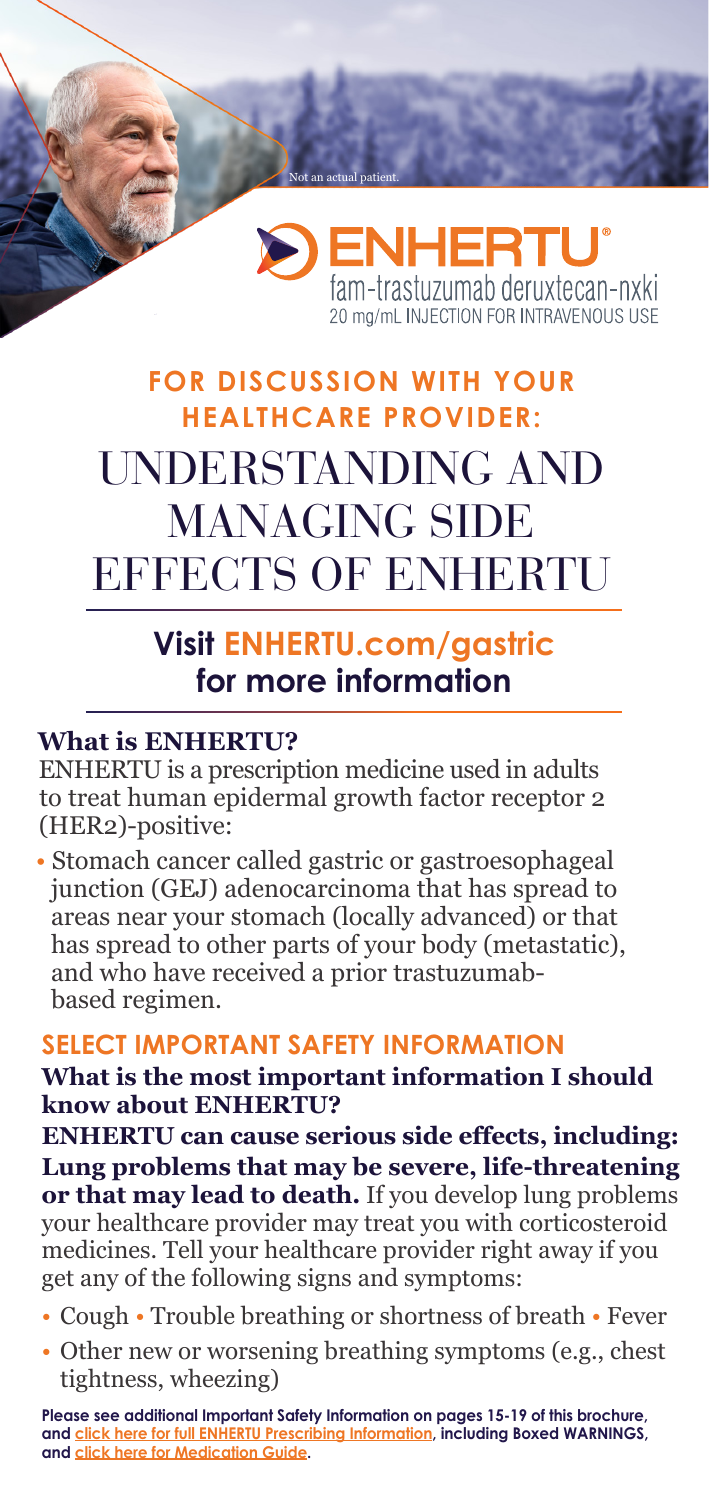# **What is ENHERTU?**

ENHERTU® (fam-trastuzumab deruxtecan-nxki) is a prescription medicine used in adults:

- To treat HER2+ stomach cancer called gastric or gastroesophageal junction (GEJ) adenocarcinoma that has spread to areas near your stomach (locally advanced) or that has spread to other parts of your body (metastatic), **and**
- Who have previously received a prior trastuzumab based regimen

It is not known if ENHERTU is safe and effective in children.

**Find more information about ENHERTU by visiting [ENHERTU.com/gastric](http://ENHERTU.com/gastric)**

## **Select Important Safety Information**

**What is the most important information I should know about ENHERTU?**

### **ENHERTU can cause serious side effects, including:**

**Lung problems that may be severe, lifethreatening or that may lead to death.** If you develop lung problems your healthcare provider may treat you with corticosteroid medicines. Tell your healthcare provider right away if you get any of the following signs and symptoms:

- Cough
- Trouble breathing or shortness of breath
- Fever
- Other new or worsening breathing symptoms (e.g., chest tightness, wheezing)

**Please see additional Important Safety Information on pages 15-19 of this brochure, and [click here for full ENHERTU Prescribing Information](https://daiichisankyo.us/prescribing-information-portlet/getPIContent?productName=Enhertu&inline=true), including Boxed WARNINGS, and [click here for Medication Guide](https://daiichisankyo.us/prescribing-information-portlet/getPIContent?productName=Enhertu_Med&inline=true).**

# **How will I receive ENHERTU?**

ENHERTU is given once every 3 weeks by intravenous (IV) infusion by your healthcare provider. Your healthcare provider will decide how many treatments you need.





After the first infusion, infusions take about 30 minutes, if well tolerated

- Your healthcare provider will give you medicines before your infusion to help prevent nausea and vomiting
- Your healthcare provider may slow down or temporarily stop your infusion of ENHERTU if you have an infusion-related reaction
- Your healthcare provider may permanently stop ENHERTU if you have certain side effects
- If you miss a planned dose of ENHERTU, call your healthcare provider right away to schedule an appointment. Do not wait until the next planned treatment cycle

## **Select Important Safety Information (cont'd)**

**Low white blood cell count (neutropenia).** Low white blood cell counts are common with ENHERTU and can sometimes be severe. Your healthcare provider will check your white blood cell counts before starting ENHERTU and before starting each dose. Tell your healthcare provider right away if you develop any signs or symptoms of an infection or have fever or chills during treatment with ENHERTU.

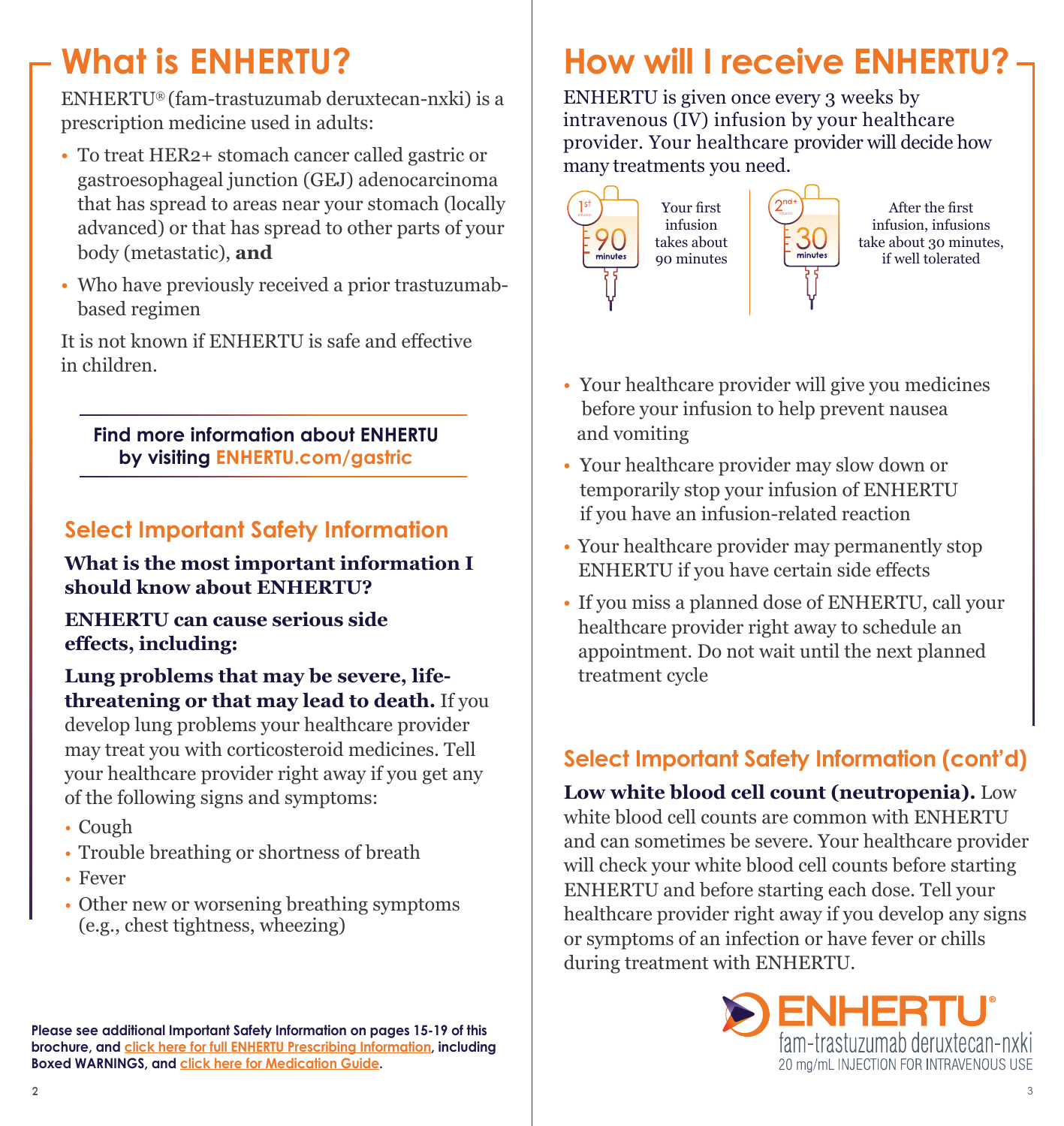# **What is the most important information you should know about ENHERTU?**

**ENHERTU can cause serious side effects.** 

**Some serious or life-threatening side effects may affect your lungs, heart, or white blood cell count, affecting your ability to fight infection.**

**Pay special attention to new or worsening symptoms as they may be related to:**



#### **Lung problems that may be severe, life-threatening, or that may lead to death**

- Tell your healthcare provider right away if you get any of the following signs and symptoms:
	- Cough
	- Trouble breathing or shortness of breath
	- Fever
	- Other new or worsening breathing symptoms (e.g., chest tightness, wheezing)

If you develop lung problems your healthcare provider may treat you with corticosteroid medicines.





### **Low white blood cell count (neutropenia)**

- Low white blood cell counts are common with ENHERTU and can sometimes be severe
- Your healthcare provider will check your white blood cell counts before starting ENHERTU and before starting each dose
- Tell your healthcare provider right away if you develop any signs or symptoms of an infection or have fever or chills during treatment with ENHERTU

*Continued on next page*

**Call or see your healthcare provider right away if you develop any symptoms of these problems or if these symptoms get worse**

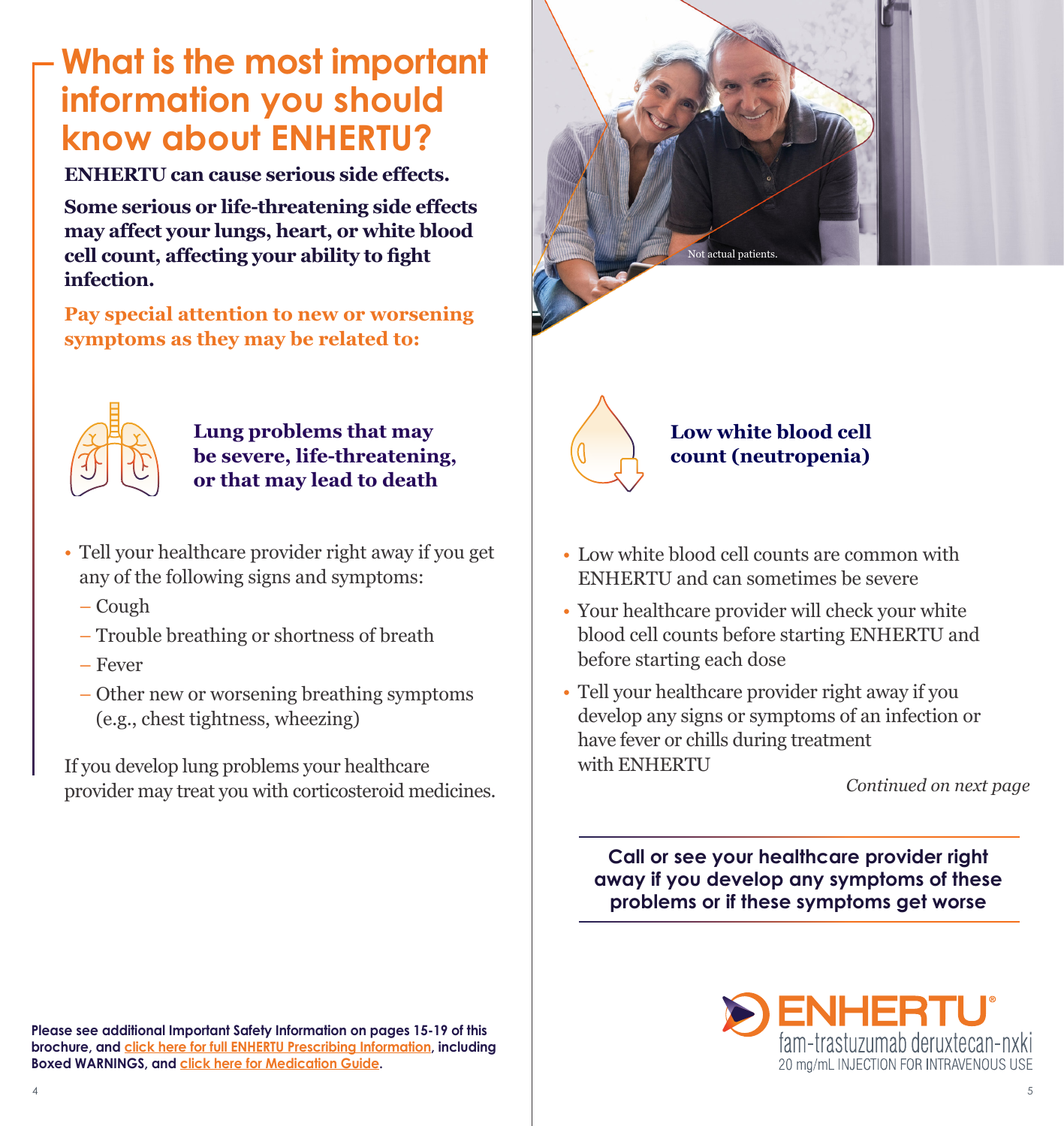## **What is the most important information you should know about ENHERTU?(cont'd)**



#### **Heart problems that may affect your heart's ability to pump blood**

Your healthcare provider will check your heart function before starting treatment with ENHERTU.

Tell your healthcare provider right away if you get any of the following signs and symptoms:

- New or worsening shortness of breath
- Coughing
- Feeling tired
- Swelling of your ankles or legs
- Irregular heartbeat
- Sudden weight gain
- Dizziness or feeling light-headed
- Loss of consciousness

### **Getting medical treatment right away may help keep these problems from becoming more serious**



### • Tell your healthcare provider right away if you become pregnant or think you might be pregnant during treatment with ENHERTU

- If you are able to become pregnant, your healthcare provider should do a pregnancy test before you start treatment with ENHERTU
- **Females** who are able to become pregnant should use effective birth control (contraception) during treatment with ENHERTU and for at least 7 months after the last dose
- **Males** who have female partners that are able to become pregnant should use effective birth control (contraception) during treatment with ENHERTU and for at least 4 months after the last dose

**Your healthcare provider will check you for side effects during your treatment with ENHERTU. Tell your healthcare provider about any side effects you may experience. Your healthcare provider may reduce your dose, delay treatment or completely stop treatment with ENHERTU if you have certain side effects**



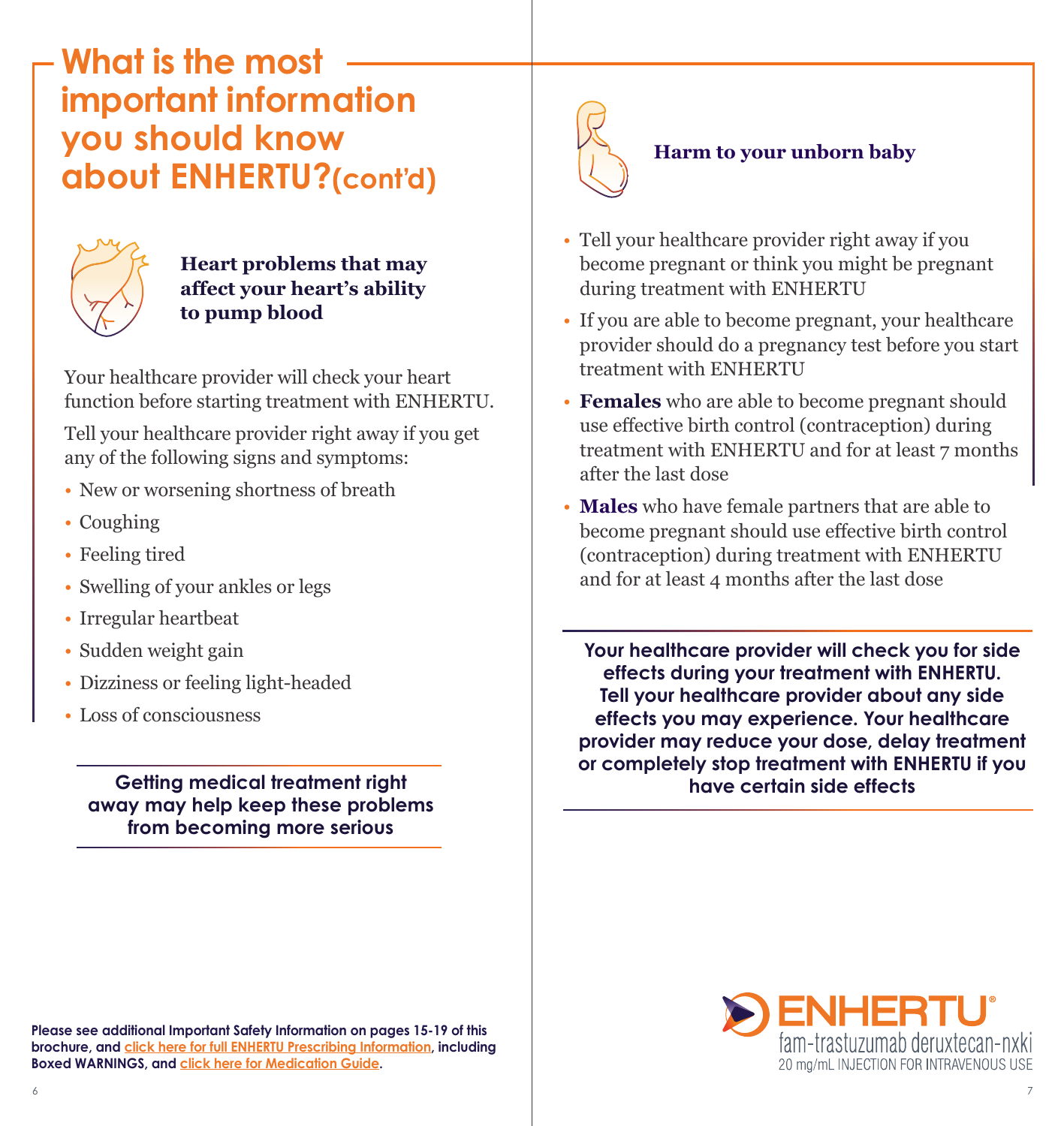# **What are the possible side effects of ENHERTU?**

ENHERTU can cause serious side effects. Please see pages 4-7 and 15-19 for more information.

### The most common side effects of ENHERTU, when used to treat stomach cancer, include:

- Low red blood cell counts
- Feeling tired • Diarrhea
- Low white blood cell counts
- Low levels of blood potassium

• Constipation

- Low platelet counts
- Nausea
- Decreased appetite
- Fever
- Increased liver function tests
- Hair loss

• Vomiting

ENHERTU may cause fertility problems in males, which may affect the ability to father children. Talk to your healthcare provider if you have concerns about fertility.

These are not all of the possible side effects of ENHERTU. Tell your healthcare provider if you experience any side effects, including those not listed in this guide.

#### **Call your healthcare provider for medical advice about side effects.**

**You are encouraged to report negative side effects of ENHERTU by calling 1-877-437-7763.**

 **If you prefer to report these to the FDA, visit [FDA.gov/medwatch](http://FDA.gov/medwatch) or call 1-800-FDA-1088 (1-800-332-1088)**

**Please see additional Important Safety Information on pages 15-19 of this brochure, and [click here for full ENHERTU Prescribing Information](https://daiichisankyo.us/prescribing-information-portlet/getPIContent?productName=Enhertu&inline=true), including Boxed WARNINGS, and [click here for Medication Guide](https://daiichisankyo.us/prescribing-information-portlet/getPIContent?productName=Enhertu_Med&inline=true).**

## **Let your healthcare provider know right away if you are experiencing any side effects**

Your healthcare provider may take steps to help manage your side effects, including:

- Changing your dose of ENHERTU
- Prescribing other medicines to help lessen side effects
- Recommending lifestyle changes
- Interrupting or stopping treatment

**Talk to your healthcare provider before taking any medications (including prescription or over-the-counter medicines, vitamins, and herbal supplements) or making changes to your diet or daily activities**

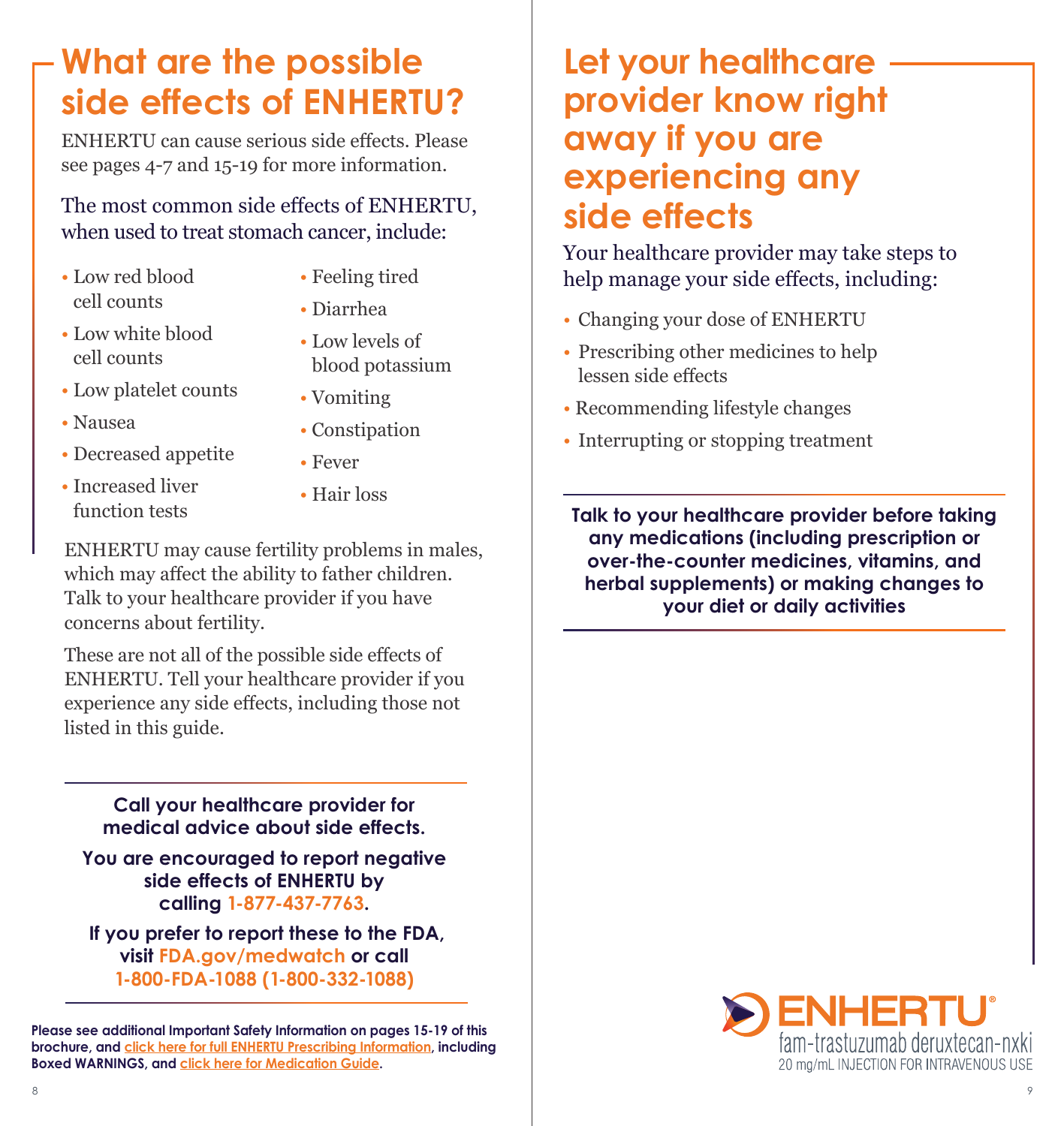## **Useful tips to help you manage some of these side effects**



#### **Nausea and vomiting**

- Try to eat 5 or 6 small meals and snacks each day instead of 3 large meals
- Eat bland, easy-to-digest food and drinks
- Avoid food and drinks that are too hot or too cold
- Avoid strong smells if possible
- If you feel like vomiting, take deep, slow breaths and, if possible, get fresh air

### **Select Important Safety Information (cont'd)**

**Heart problems that may affect your heart's ability to pump blood.** Your healthcare provider will check your heart function before starting treatment with ENHERTU. Tell your healthcare provider right away if you get any of the following signs and symptoms:

- New or worsening shortness of breath
- 
- Coughing
- Feeling tired
- Swelling of your ankles or legs
- Irregular heartbeat
- Sudden weight gain
- Dizziness or feeling light-headed
- Loss of consciousness



#### **Diarrhea**

- Try to eat 5 or 6 small meals and snacks each day instead of 3 large meals
- Eat foods low in fiber
- Drink clear liquids to replace lost fluids. Check with your healthcare provider for how much fluid you should drink and what types of fluid might be best for you

**Talk to your healthcare provider about these tips and before taking any medicine for nausea or diarrhea** 

## **Select Important Safety Information (cont'd)**

**Your healthcare provider will check you for these side effects during your treatment with ENHERTU. Your healthcare provider may reduce your dose, delay treatment or completely stop treatment with ENHERTU if you have severe side effects.**

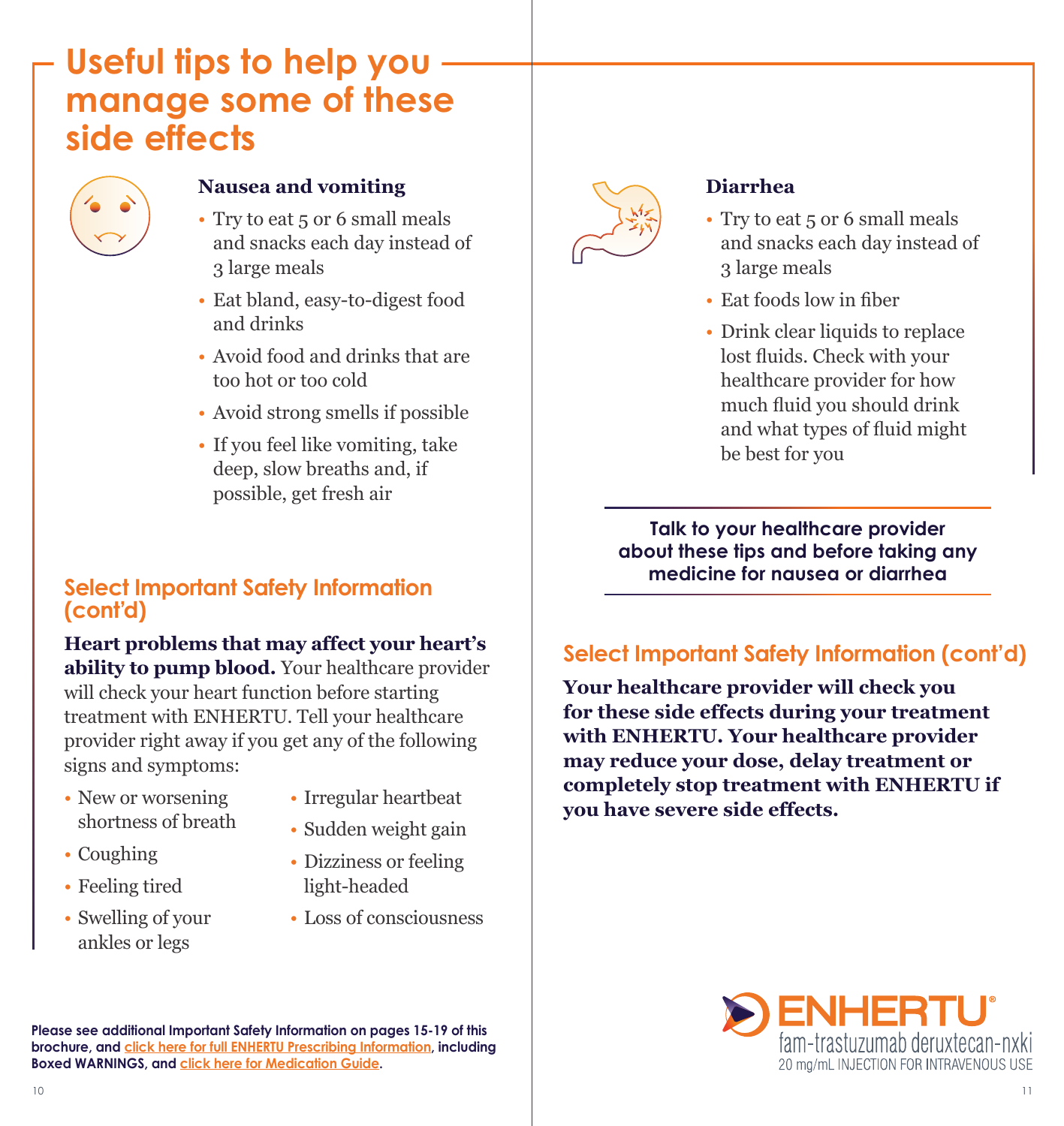# **Useful tips to help you manage some of these side effects (cont'd)**



#### **Feeling tired (fatigue)**

- Meditation may help with relaxation and decrease stress. Talk to your healthcare provider about what activities may be right for you
- Plan rest time and try not to do too much
- Regular exercise during times when your energy level is high (according to your healthcare provider's approval)
- Let other people help

**Talk to your healthcare provider to help determine the cause of why you may be feeling tired**

### **Select Important Safety Information (cont'd)**

Harm to your unborn baby. Tell your healthcare provider right away if you become pregnant or think you might be pregnant during treatment with ENHERTU.

• If you are able to become pregnant, your healthcare provider should do a pregnancy test before you start treatment with ENHERTU.

**Please see additional Important Safety Information on pages 15-19 of this brochure, and [click here for full ENHERTU Prescribing Information](https://daiichisankyo.us/prescribing-information-portlet/getPIContent?productName=Enhertu&inline=true), including Boxed WARNINGS, and [click here for Medication Guide](https://daiichisankyo.us/prescribing-information-portlet/getPIContent?productName=Enhertu_Med&inline=true).**



#### **Hair loss**

### **Before hair loss:**

- Talk to your healthcare provider about the possibility of hair loss
- Consider cutting your hair short to feel more in control of hair loss
- Be gentle when you wash your hair. Use a mild shampoo, such as baby shampoo
- Avoid items such as electric hair dryers, hairspray, hair dyes, products to perm or relax hair, hair bands and clips that can hurt your scalp
- If you plan on buying a wig, you should do so while you still have hair

#### **If hair loss occurs:**

- Protect your scalp
- Cover your head to help stay warm. You may feel colder once you lose your hair
- Sleep on a satin pillowcase. Satin creates less friction and may be more comfortable

**If you are concerned about hair loss, you might want to talk with a member of your healthcare team, a friend or family member, or another person like you undergoing treatment**

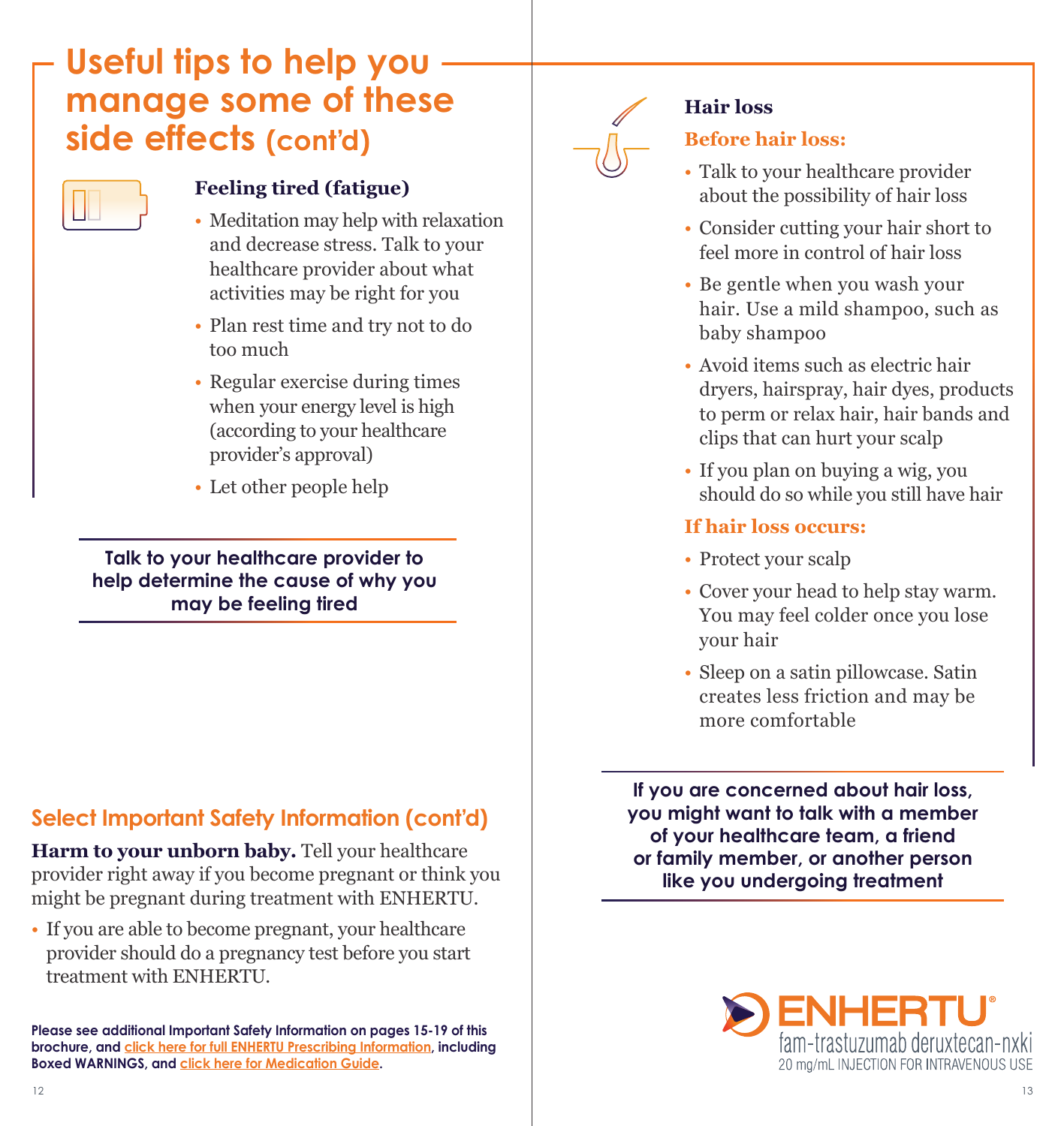# **What should I tell my healthcare provider before starting ENHERTU?**

**Tell your healthcare provider about all of your medical conditions, including if you:**

- Have lung or breathing problems
- Have signs or symptoms of an infection
- Have or have had any heart problems
- Are breastfeeding or plan to breastfeed
- It is not known if ENHERTU passes into your breast milk. Do not breastfeed during treatment with ENHERTU and for 7 months after the last dose

**Always let your healthcare provider know about all the medicines you take, including prescription and over-the-counter medicines, vitamins, and herbal supplements**

## **Important Safety Information**

**What is the most important information I should know about ENHERTU?**

**ENHERTU can cause serious side effects, including:**

**Lung problems that may be severe, lifethreatening or that may lead to death.** 

If you develop lung problems your healthcare provider may treat you with corticosteroid medicines. Tell your healthcare provider right away if you get any of the following signs and symptoms:

- Cough
- Trouble breathing or shortness of breath
- Fever
- Other new or worsening breathing symptoms (e.g., chest tightness, wheezing)

### **Low white blood cell count**

**(neutropenia).** Low white blood cell counts are common with ENHERTU and can sometimes be severe. Your healthcare provider will check your white blood cell counts before starting ENHERTU and before starting each dose. Tell your healthcare provider right away if you develop any signs or symptoms of an infection or have fever or chills during treatment with ENHERTU.

*Continued on next page*

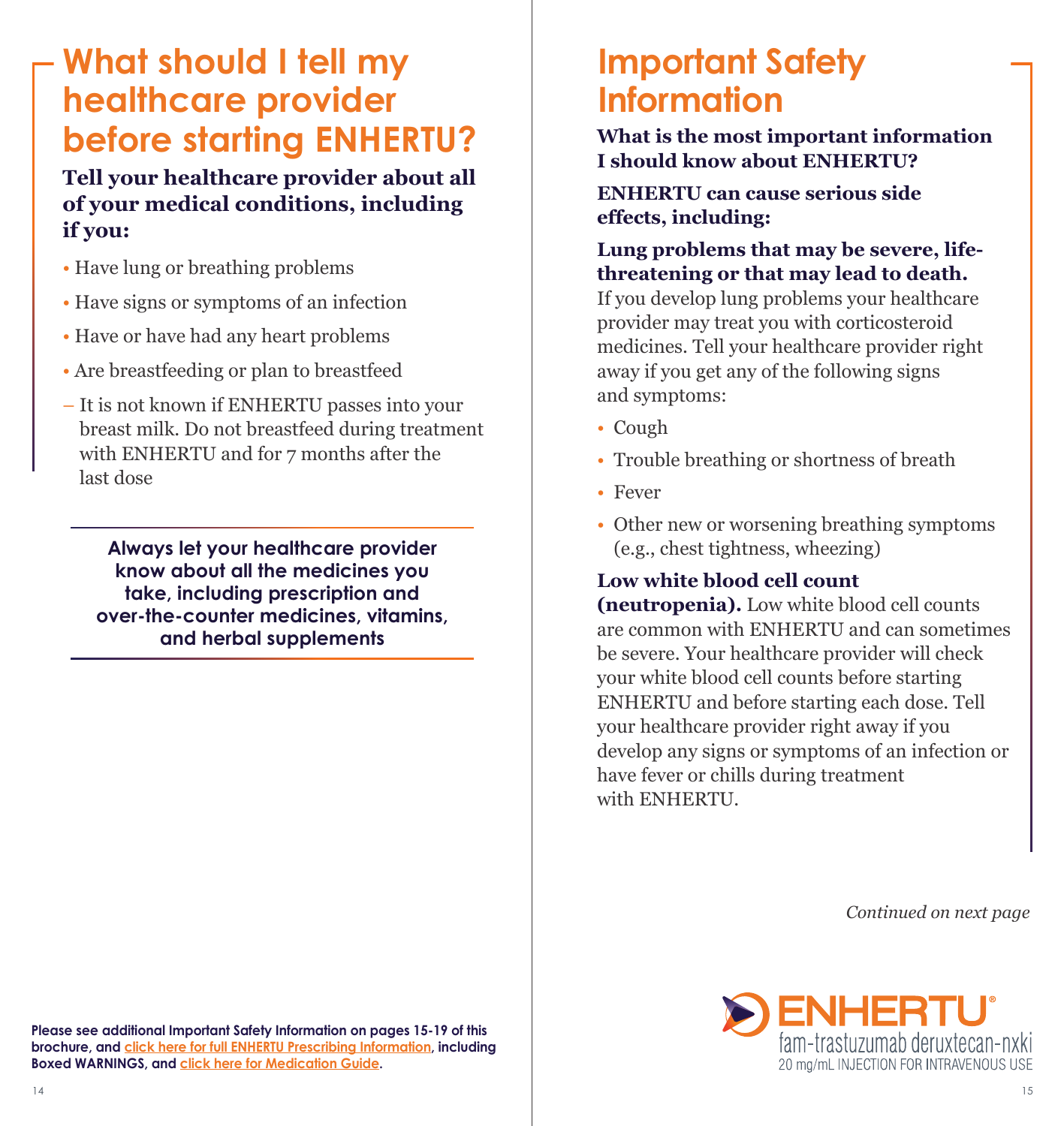## **Important Safety Information (cont'd)**

### **Heart problems that may affect your heart's ability to pump blood.** Your healthcare provider

will check your heart function before starting treatment with ENHERTU. Tell your healthcare provider right away if you get any of the following signs and symptoms:

- New or worsening shortness of breath
- Coughing
- Feeling tired
- Swelling of your ankles or legs
- Irregular heartbeat
- Sudden weight gain
- Dizziness or feeling light-headed
- Loss of consciousness

**Your healthcare provider will check you for these side effects during your treatment with ENHERTU. Your healthcare provider may reduce your dose, delay treatment or completely stop treatment with ENHERTU if you have severe side effects.**

**Harm to your unborn baby.** Tell your healthcare provider right away if you become pregnant or think you might be pregnant during treatment with ENHERTU.

• If you are able to become pregnant, your healthcare provider should do a pregnancy test before you start treatment with ENHERTU.

- **Females** who are able to become pregnant should use effective birth control (contraception) during treatment with ENHERTU and for at least 7 months after the last dose.
- **Males** who have female partners that are able to become pregnant should use effective birth control (contraception) during treatment with ENHERTU and for at least  $\Delta$  months after the last dose.

### **Before you receive ENHERTU, tell your healthcare provider about all of your medical conditions, including if you:**

- Have lung or breathing problems.
- Have signs or symptoms of an infection.
- Have or have had any heart problems.
- Are breastfeeding or plan to breastfeed. It is not known if ENHERTU passes into your breast milk. Do not breastfeed during treatment with ENHERTU and for 7 months after the last dose.

**Tell your healthcare provider about all the medicines you take,** including prescription and over-the-counter medicines, vitamins, and herbal supplements.

### **How will I receive ENHERTU?**

• You will receive ENHERTU into your vein through an intravenous (IV) line by your healthcare provider.

*Continued on next page*

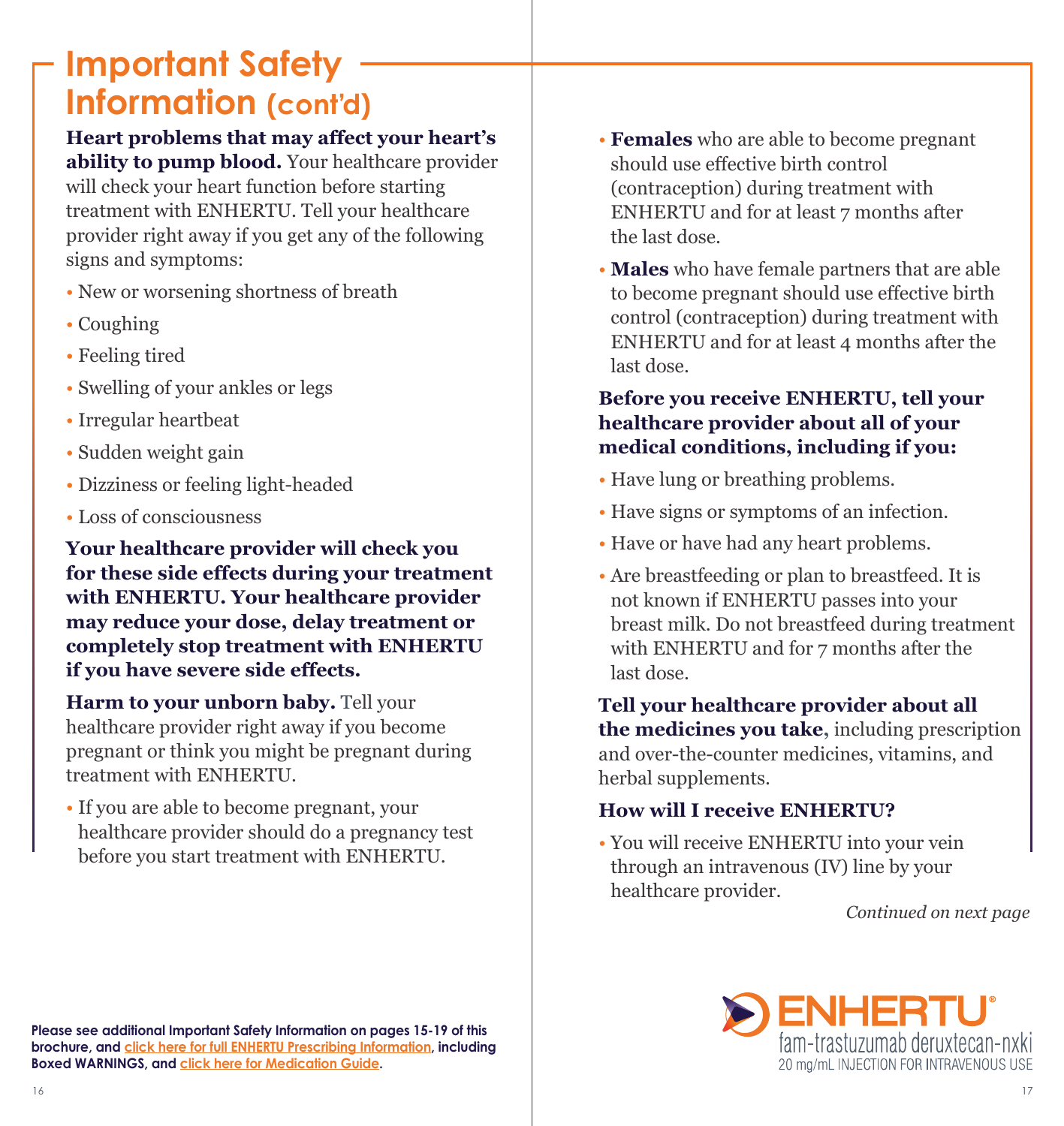# **Important Safety Information (cont'd)**

- ENHERTU is given 1 time every three weeks (21-day treatment cycle).
- Your healthcare provider will decide how many treatments you need.
- Your healthcare provider will give you medicines before your infusion to help prevent nausea and vomiting.
- Your healthcare provider may slow down or temporarily stop your infusion of ENHERTU if you have an infusion-related reaction, or permanently stop ENHERTU if you have severe infusion reactions.
- If you miss a planned dose of ENHERTU, call your healthcare provider right away to schedule an appointment. Do not wait until the next planned treatment cycle.

#### **What are the possible side effects of ENHERTU?**

**ENHERTU can cause serious side effects. See "What is the most important information I should know about ENHERTU?"**

**The most common side effects of ENHERTU, when used in people with stomach cancer, include:**

- Low red blood cell counts
	-
- Low white blood cell counts
- Low platelet counts
- Nausea
- Decreased appetite
- Increased liver function tests
- Feeling tired • Diarrhea
- Low levels of
- blood potassium
- Vomiting
- Constipation
- Fever
- 
- Hair loss

**Please see additional Important Safety Information on pages 15-19 of this brochure, and [click here for full ENHERTU Prescribing Information](https://daiichisankyo.us/prescribing-information-portlet/getPIContent?productName=Enhertu&inline=true), including Boxed WARNINGS, and [click here for Medication Guide](https://daiichisankyo.us/prescribing-information-portlet/getPIContent?productName=Enhertu_Med&inline=true).**

ENHERTU may cause fertility problems in males, which may affect the ability to father children. Talk to your healthcare provider if you have concerns about fertility.

These are not all of the possible side effects of ENHERTU. Call your doctor for medical advice about side effects. You may report side effects to Daiichi Sankyo at 1-877-437-7763 or to FDA at 1-800-FDA-1088.

### **What is ENHERTU?**

ENHERTU is a prescription medicine used in adults to treat human epidermal growth factor receptor 2 (HER2)-positive stomach cancer called gastric or gastroesophageal junction (GEJ) adenocarcinoma that has spread to areas near your stomach (locally advanced) or that has spread to other parts of your body (metastatic), and who have received a prior trastuzumab-based regimen.

It is not known if ENHERTU is safe and effective in children.

**Please see full Prescribing Information, including Boxed WARNINGS, and Medication Guide.**